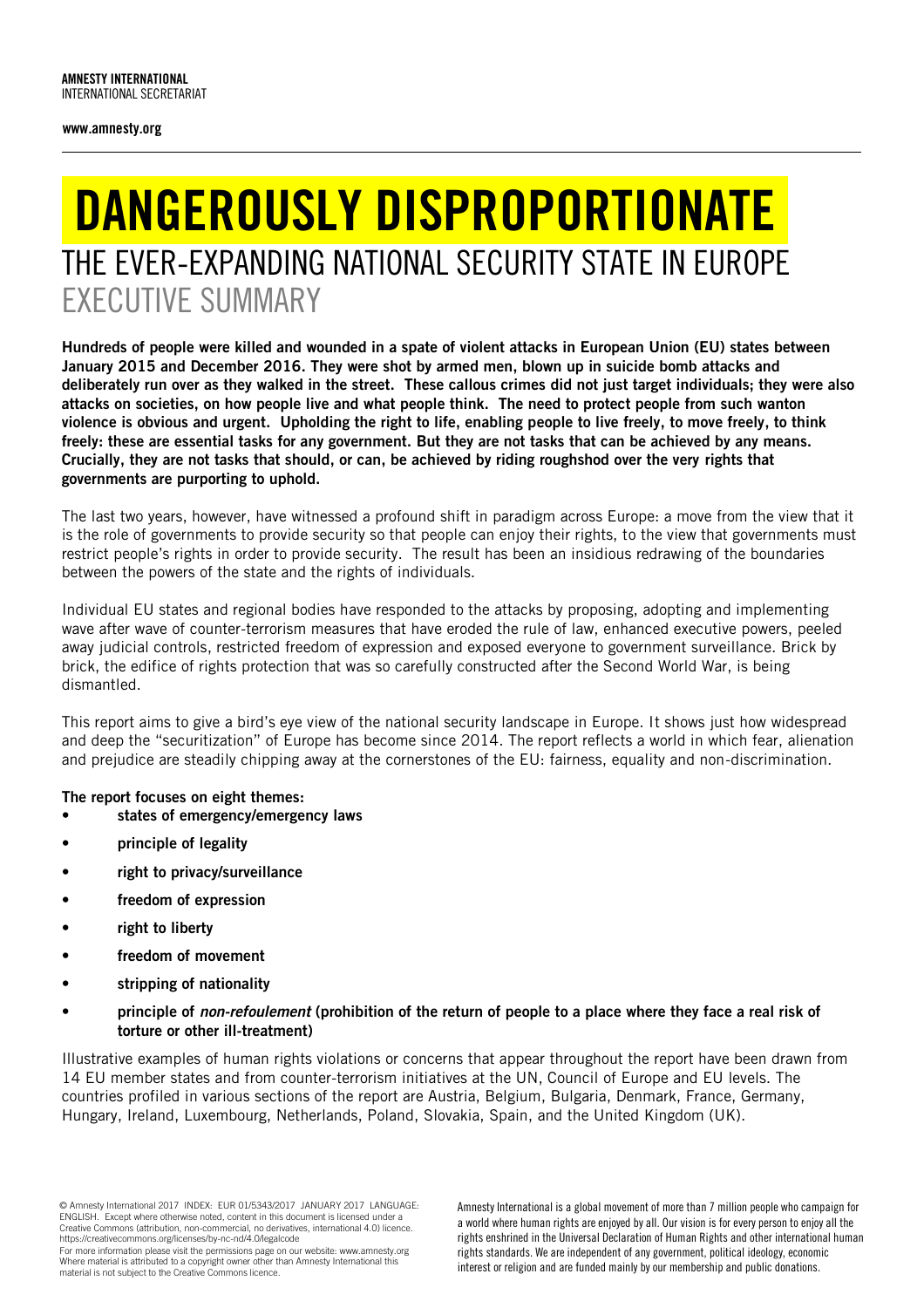UN Security Council Resolution 2178, which was adopted at rocket speed in September 2014, required states to pass laws to counter the threat of "foreign terrorist fighters". Since then, a large number of counter-terrorism measures have been proposed or implemented in most European states. Instead of strengthening the European human rights system, these measures have been steadily dismantling it, putting hard won rights at risk.

## Key common features of these counter-terrorism initiatives include:

- expedited processes where legislation is fast-tracked to adoption with little or no consultation with parliaments, experts and others in civil society;
- derogation from human rights commitments in law or practice with often detrimental effects on people's lives;
- consolidation of power in the hands of the executive, its agencies and the security and intelligence apparatus, often with little or no role for the judiciary in authorizing measures or providing effective scrutiny;
- ineffective or lack of independent oversight mechanisms to monitor implementation of counter-terrorism measures and operations, identify abuses and hold people accountable for human rights violations;
- imprecise and overly broad definitions of "terrorism" in laws, in violation of the principle of legality and leading to numerous abuses;
- standards of proof reduced from the traditional criminal standard of "reasonable suspicion" to mere "suspicion," and in some states to no formal requirement of suspicion at all;
- tenuous, and sometimes no, link between so-called preparatory acts or inchoate offences and the actual criminal offence;
- use of administrative control measures to restrict people's freedom of movement and association as a proxy for criminal sanctions, which would offer the people in question better safeguards against abuse;
- criminalization of various forms of expression that fall short of incitement to violence and threaten legitimate protest, freedom of expression, and artistic freedom;
- fewer possibilities to challenge counter-terrorism measures and operations, in particular due to the state's use of secret evidence typically not disclosed to a person affected by the measures or their lawyer;
- states invoking national security concerns and the "threat of terrorism" to arbitrarily target migrants and refugees, human rights defenders, activists, political opponents, journalists, minority groups, and people lawfully exercising their rights to freedom of expression, association and assembly; and
- lack of attention to the needs and protection rights of particular groups, including women and children.

The recent wave of counter-terrorism measures also breaches one of the foundational principles of the EU, that of non-discrimination. Often, the measures have proved to be discriminatory on paper and in practice, and have had a disproportionate and profoundly negative impact, particularly on Muslims, foreign nationals or people perceived to be Muslim or foreign.

Men, women and children have been verbally and physically abused. Passengers have been removed from planes because they "looked like a terrorist". Women have been banned from wearing a full body swimsuit on the beach in France. Refugee children in Greece have been arrested for playing with plastic guns. Instances of discrimination appear in every section of this report, highlighting that certain forms of discriminatory action by the state and its agents are increasingly seen as "acceptable" in the national security context. They are not.

One of the most alarming developments across the EU is the effort by states to make it easier to invoke and prolong a "state of emergency" as a response to terrorism or the threat of violent attacks. In a number of states, emergency measures that are supposed to be temporary have become embedded in ordinary criminal law. Powers intended to be exceptional are appearing more and more as permanent features of national law.

Given the febrile state of European politics, electorates should be extremely wary of the range of powers and extent of control over their lives that they are prepared to hand over to their governments. The rise of far right nationalist parties, anti-refugee sentiment, stereotyping and discrimination against Muslims and Muslim communities, intolerance for speech or other forms of expression – risk that these emergency powers will target certain people for